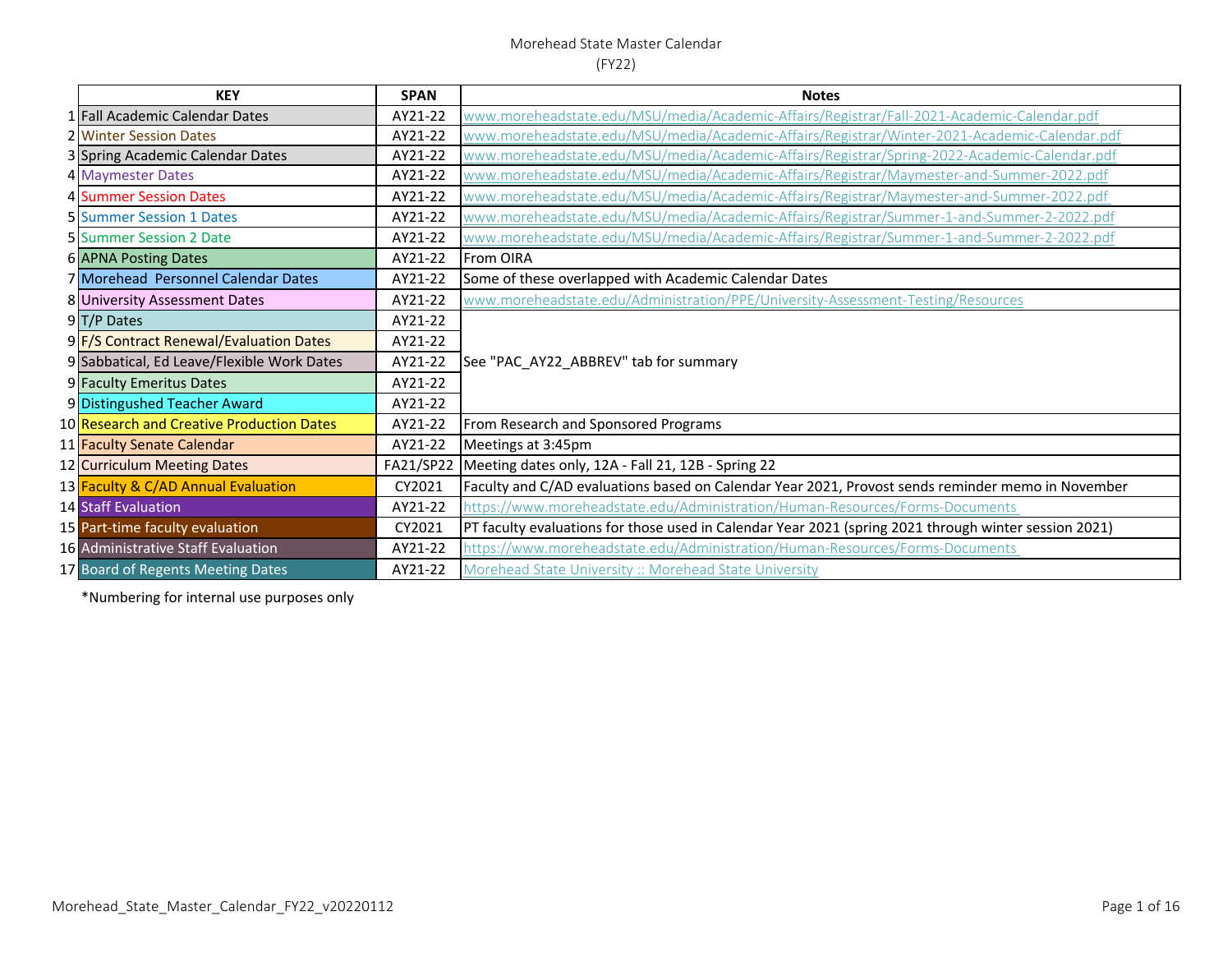### 2021 JULY

| Sunday | Monday                    | Tuesday                | Wednesday                     | Thursday                   | Friday               | Saturday |
|--------|---------------------------|------------------------|-------------------------------|----------------------------|----------------------|----------|
| 27     | 28                        | 29                     | 30                            | 01                         | 02                   | 03       |
|        |                           |                        |                               |                            | SSI Ends             |          |
|        |                           |                        |                               |                            |                      |          |
|        |                           |                        |                               |                            |                      |          |
| 04     | 05                        | 06                     | 07                            | 08                         | 09                   | $10\,$   |
|        | Independence Day (Closed) | SSI grades due 11:59am | Students see grades 2pm       | SSII drop fee begins       |                      |          |
|        |                           | SSII begins, late fee  | Last SSII day: register/add   | SSII drop no-pay/no plan   |                      |          |
|        |                           |                        | Last SSII day: payment/plan   |                            |                      |          |
| $11\,$ | 12                        | 13                     | 14                            | 15                         | 16                   | 17       |
|        |                           |                        |                               | Last SSII day drop, no "W" |                      |          |
|        |                           |                        |                               |                            |                      |          |
|        |                           |                        |                               |                            |                      |          |
| 18     | 19                        | 20                     |                               | 22                         | 23                   | 24       |
|        |                           |                        | 21<br>Last SSII day drop, "W" |                            |                      |          |
|        |                           |                        |                               |                            |                      |          |
|        |                           |                        |                               |                            |                      |          |
|        |                           |                        |                               |                            |                      |          |
| 25     | 26                        | 27                     | 28                            | 29                         | 30                   | 31       |
|        |                           |                        |                               |                            | SSII Ends            |          |
|        |                           |                        |                               |                            | <b>AESU ActP Due</b> |          |
|        |                           |                        |                               |                            |                      |          |
| 01     | 02                        | 03                     | 04                            | 05                         | 06                   | 07       |
|        |                           |                        |                               |                            |                      |          |
|        |                           |                        |                               |                            |                      |          |
|        |                           |                        |                               |                            |                      |          |
|        |                           |                        |                               |                            |                      |          |

NOTES:

SS - summer session

July AESU review AssmtP & submit Action Plans (ActP) by July 31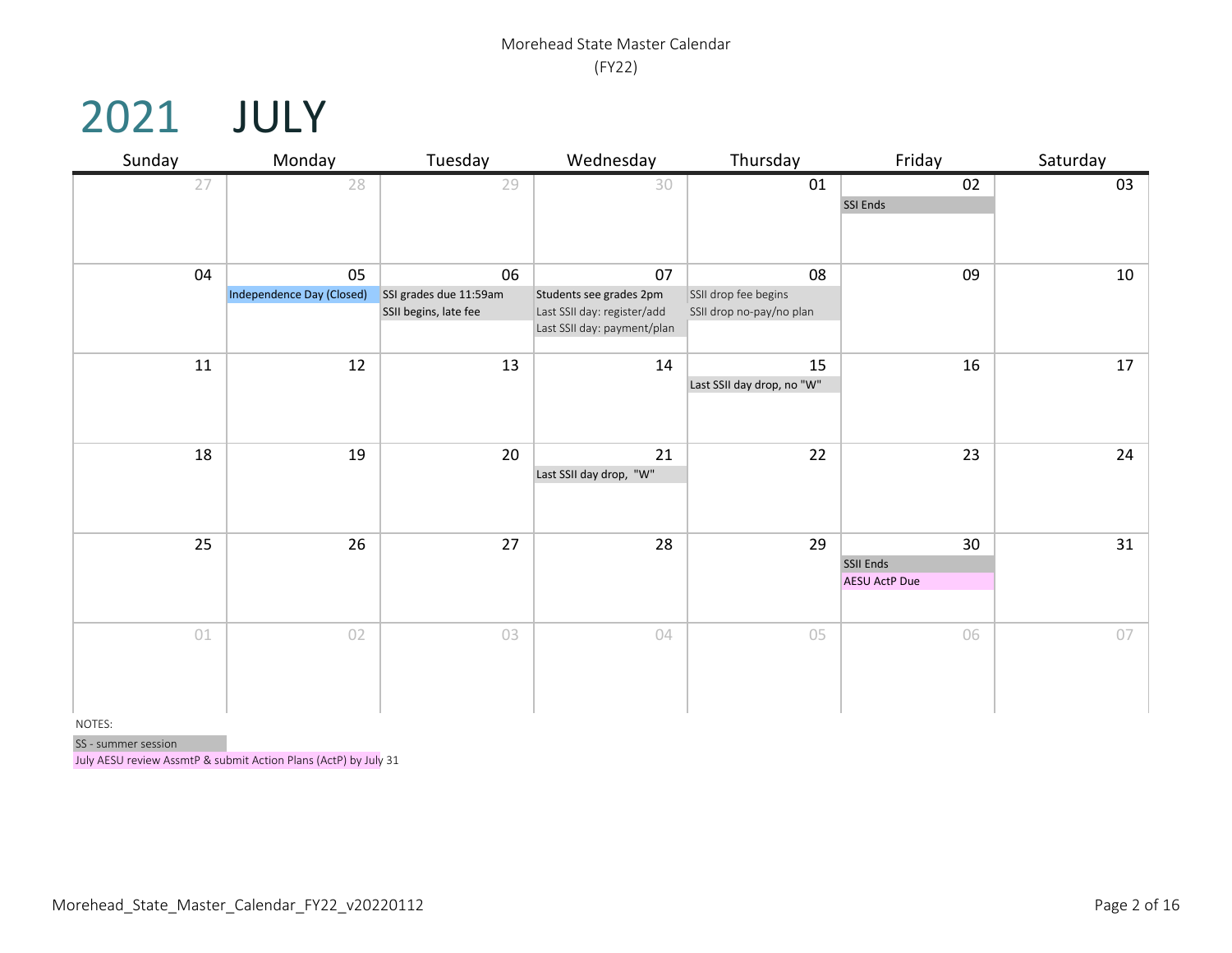## 2021 AUGUST

| Sunday | Monday                                                 | Tuesday                                                                      | Wednesday | Thursday                                                    | Friday                            | Saturday |
|--------|--------------------------------------------------------|------------------------------------------------------------------------------|-----------|-------------------------------------------------------------|-----------------------------------|----------|
| 01     | 02<br>SSII grades due 11:59am                          | 03<br>Students see grades 2pm                                                | 04        | 05                                                          | 06                                | 07       |
| 08     | 09                                                     | 10<br>Freshmen move-in days, class scheduling, & college/department meetings | 11        | 12                                                          | 13                                | 14       |
|        |                                                        |                                                                              |           | Dept class scheduling<br><b>Faculty Senate</b>              | Dept class scheduling             |          |
| 15     | 16<br>FA classes begin, late fee                       | 17                                                                           | 18        | 19<br><b>Faculty Senate</b><br>Audit Committee, Quarterly M | 20                                | 21       |
| 22     | 23<br>Last day: register/add<br>Last day: payment/plan | 24<br>Drop fee begins<br>Drop no-pay/no plan                                 | 25        | 26                                                          | 27<br>Last day 1st-h drop, no "W" | 28       |
| 29     | 30<br>Final drop non-payment                           | 31<br><b>GR CC Meeting</b>                                                   | 01        | 02                                                          | 03                                | 04       |
| 05     | 06                                                     | 07                                                                           | 08        | 09                                                          | 10                                | 11       |

NOTES:

CC - curriculum committee

August/September faculty review AY21 Assessment Plan (AssmtP) & submit Action Plans (ActP) by September 15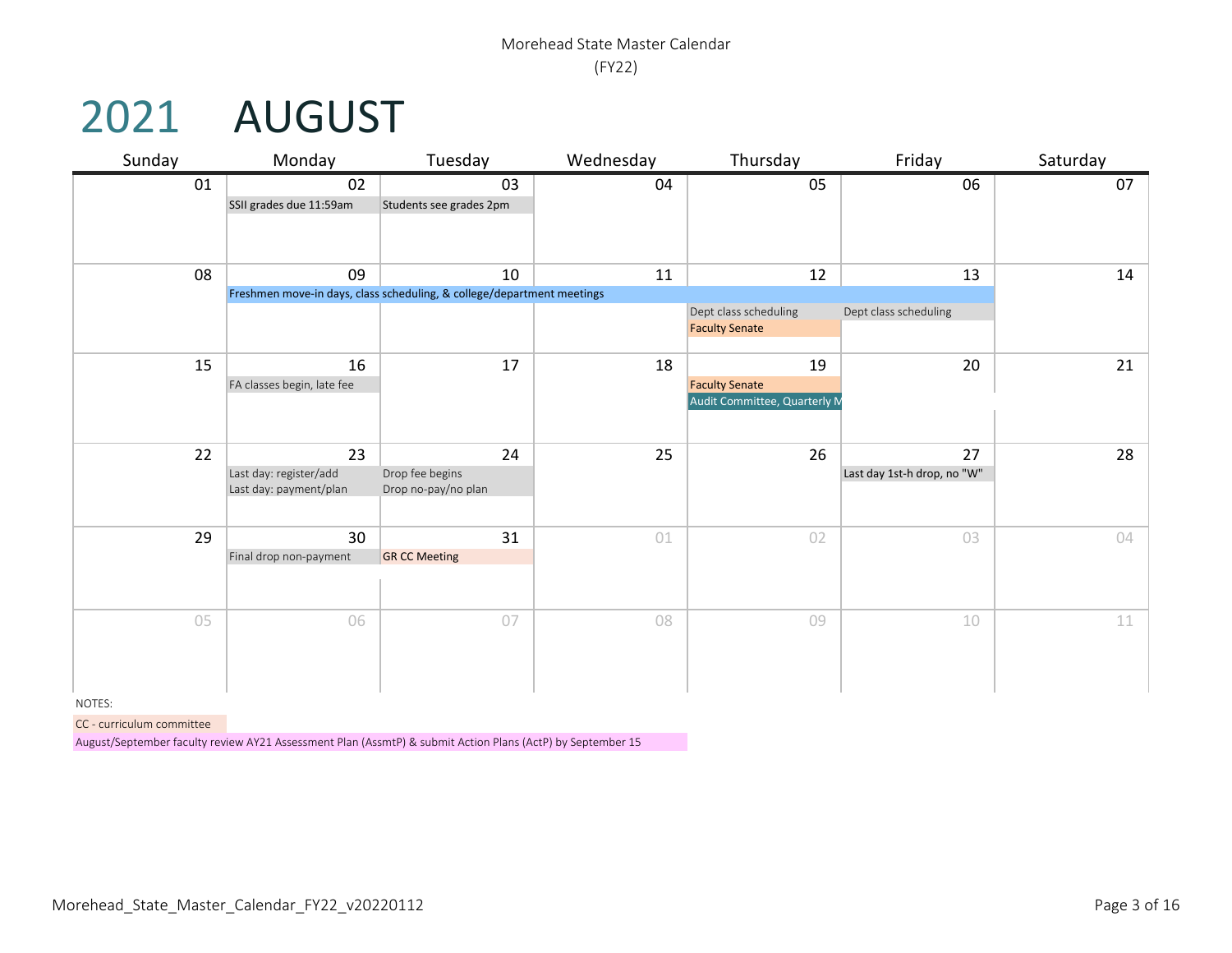## 2021 SEPTEMBER

| Sunday | Monday               | Tuesday                                   | Wednesday                                      | Thursday              | Friday                                         | Saturday |
|--------|----------------------|-------------------------------------------|------------------------------------------------|-----------------------|------------------------------------------------|----------|
| 29     | 30                   | 31                                        | 01                                             | 02                    | 03                                             | 04       |
|        |                      |                                           | APNA Data Round 1 posted                       | <b>Faculty Senate</b> |                                                |          |
|        |                      |                                           |                                                |                       |                                                |          |
|        |                      |                                           |                                                |                       |                                                |          |
| 05     | 06                   | 07                                        | 08                                             | 09                    | 10                                             | 11       |
|        | Labor Day (Closed)   |                                           |                                                |                       | TR portfolio due to C/AD                       |          |
|        |                      |                                           |                                                |                       |                                                |          |
|        |                      |                                           |                                                |                       |                                                |          |
| 12     | 13                   | 14                                        | 15                                             | 16                    | 17                                             | 18       |
|        |                      | Last day FT drop, no "W"                  | SLR due to C/AD                                | <b>Faculty Senate</b> | Last day 1st-h drop, "W"                       |          |
|        |                      |                                           | <b>AcProg ActP Due</b><br>AESU AY22 AssmtP due |                       |                                                |          |
|        |                      | Governor's Symposium on Postsecondary Ed. |                                                |                       |                                                |          |
| 19     | 20                   | 21                                        | 22                                             | 23                    | 24                                             | 25       |
|        | <b>UG CC Meeting</b> |                                           |                                                |                       | DeptTC TR rec to C/AD                          |          |
|        |                      |                                           |                                                |                       | DepLC SLR rec to C/AD<br>SS RAT due to Provost |          |
|        |                      |                                           |                                                |                       |                                                |          |
| 26     | 27                   | 28                                        | 29                                             | 30                    | 01                                             | 02       |
|        |                      | <b>GR CC Meeting</b>                      |                                                | <b>Faculty Senate</b> |                                                |          |
|        |                      |                                           |                                                |                       |                                                |          |
|        |                      |                                           |                                                |                       |                                                |          |
| 03     | 04                   | 05                                        | 06                                             | 07                    | 08                                             | 09       |
|        |                      |                                           |                                                |                       |                                                |          |
|        |                      |                                           |                                                |                       |                                                |          |
|        |                      |                                           |                                                |                       |                                                |          |

NOTES:

TR - tenure review; C/AD - chair/associate dean; DeptTC - department tenure committee

SLR - sabbatical leave request; DeptLC - department leave committee; SS RAT - summer/spring flexible workload/reassigned time request

SCHEDULE BUILD for Winter/Spring runs Sept 1-30

August/September faculty review AssmtP & submit Action Plans (ActP) by September 15

AESU AssmtP - administrative and educational support units assessment plans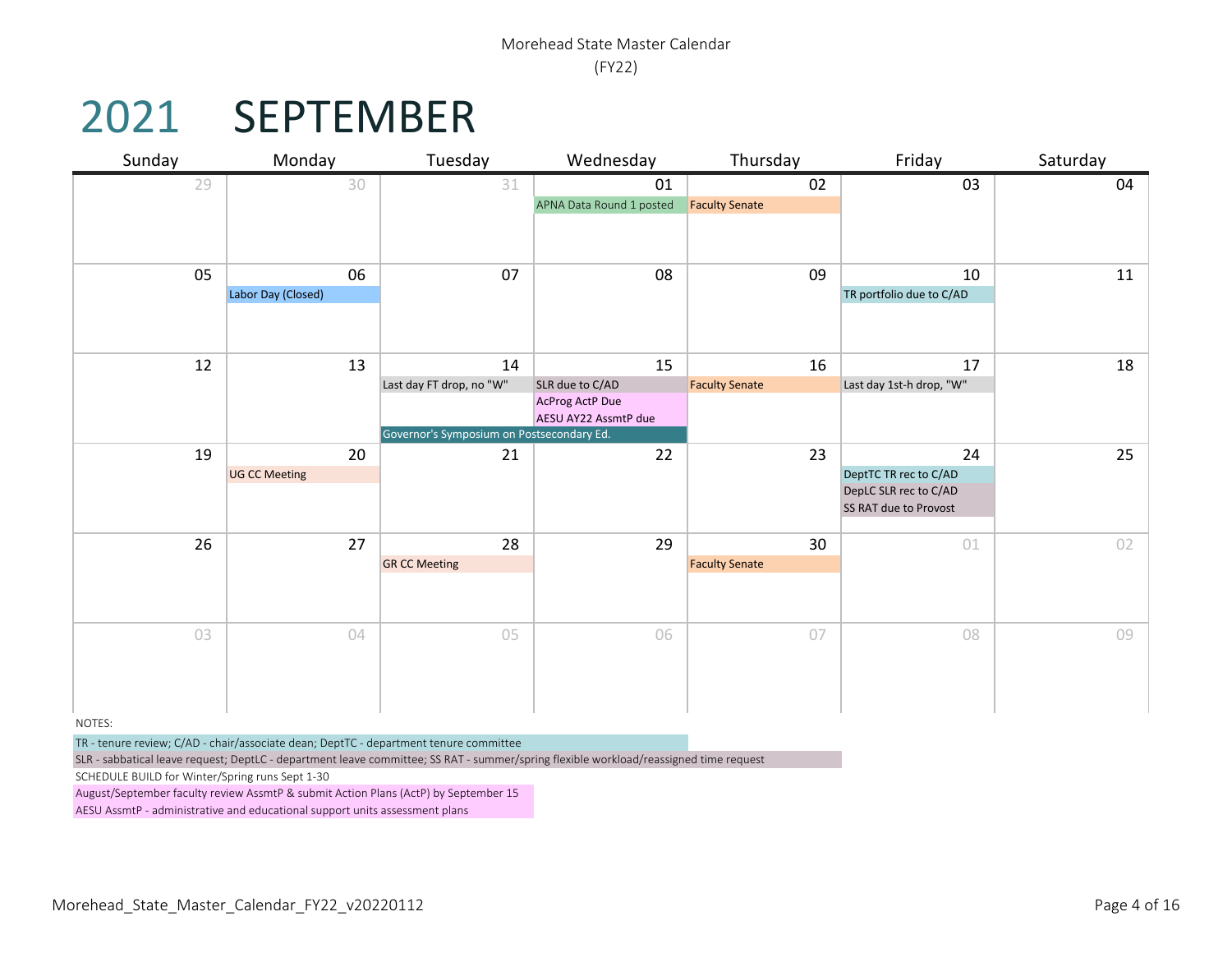## 2021 OCTOBER

| Sunday | Monday                  | Tuesday                  | Wednesday               | Thursday                                    | Friday                            | Saturday        |
|--------|-------------------------|--------------------------|-------------------------|---------------------------------------------|-----------------------------------|-----------------|
| 26     | 27                      | 28                       | 29                      | 30                                          | 01                                | 02              |
|        |                         |                          |                         |                                             | TR candidate OTR                  |                 |
|        |                         |                          |                         |                                             | RNW portfolio due to C/AD         |                 |
|        |                         |                          |                         |                                             | APNA Data Round 2 posted          |                 |
| 03     | 04                      | 05                       | 06                      | 07                                          | 08                                | 09              |
|        | <b>RCP</b> proposal due |                          | 1st-h classes end       | FALL BREAK (STUDENTS ONLY) FLOATING HOLIDAY |                                   |                 |
|        | UG CC Meeting*          |                          | AY22 AcProg AssmtPs due | <b>Faculty Senate</b>                       | C/AD TR rec to CollTC             |                 |
|        |                         |                          |                         |                                             | C/AD SLR rec to Dean              |                 |
|        |                         |                          |                         |                                             |                                   |                 |
| 10     | 11                      | 12                       | 13                      | 14                                          | 15                                | 16              |
|        | Midterm grades due 10am | Last day add 2nd-h class |                         |                                             | Last day grad apply, no penalty   |                 |
|        | 2nd-h classes begin     |                          |                         |                                             | TR candidate OTR                  |                 |
|        |                         |                          |                         |                                             | DeptTC RNW rec to C/AD            |                 |
| 17     | 18                      |                          | 20                      | 21                                          | Special-called BOR Meeting        | 23              |
|        | <b>UG CC Meeting</b>    | 19                       |                         | <b>Faculty Senate</b>                       | 22<br>Last day 2nd-h drop, no "W" |                 |
|        |                         |                          |                         |                                             | CollTC TR rec to Dean             |                 |
|        |                         |                          |                         |                                             | <b>RNW Faculty OTR</b>            |                 |
|        |                         |                          |                         |                                             | Dean SLR rec to Provost           |                 |
|        |                         |                          |                         |                                             | Final FW due (Colleague)          |                 |
| 24     | 25                      | 26                       | 27                      | 28                                          | 29                                | 30 <sup>°</sup> |
|        | Last day FT drop, "W"   | <b>GR CC Meeting</b>     |                         |                                             | TR candidate OTR                  |                 |
|        |                         |                          |                         |                                             | C/AD RNW rec to Dean              |                 |
|        |                         |                          |                         |                                             | Provost submits SLR to ExTC       |                 |
| 31     | 01                      | 02                       | 03                      | 04                                          | 05                                | 06              |
|        |                         |                          |                         |                                             |                                   |                 |
|        |                         |                          |                         |                                             |                                   |                 |
|        |                         |                          |                         |                                             |                                   |                 |
|        |                         |                          |                         |                                             |                                   |                 |
| NOTES: |                         |                          |                         |                                             |                                   |                 |

RCP - Research and Creative Productions

OTR - opportunity to respond; CollTC - college tenure committee

RNW - renewal; DeptTC - department tenure committee; Note: fall dates are ONLY for faculty in their 2nd year of service

ExTC - "excellence in teaching" committee

AcProg AssmtP - Academic Program Assessment Plans; FW - Faculty Workload

October/November subcommittee reviews AY22 AESU AssmtPs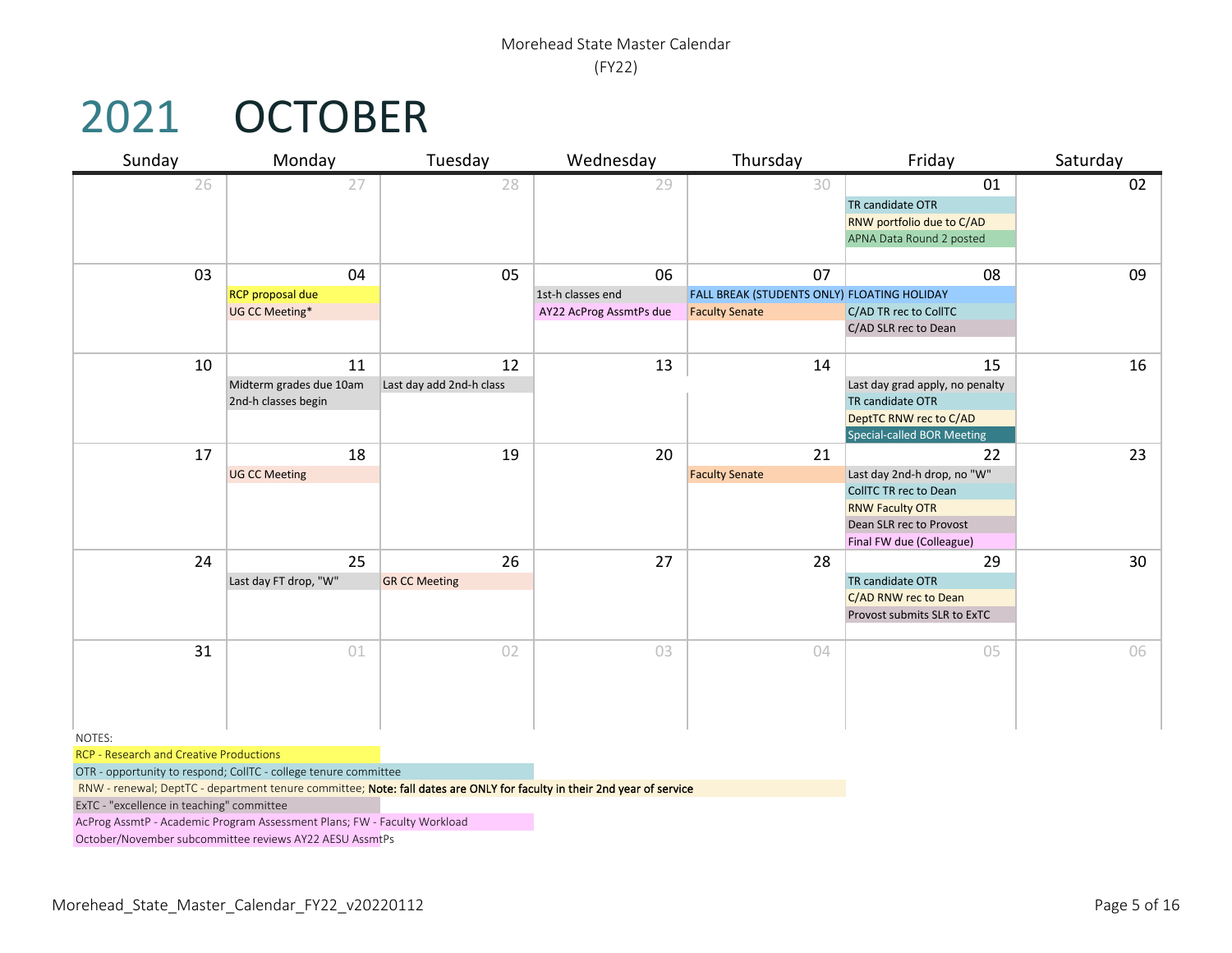#### 2021 NOVEMBER

| Sunday                               | Monday                                                     | Tuesday              | Wednesday                              | Thursday              | Friday                                                       | Saturday |
|--------------------------------------|------------------------------------------------------------|----------------------|----------------------------------------|-----------------------|--------------------------------------------------------------|----------|
| 31                                   | 01                                                         | 02                   | 03                                     | 04                    | 05                                                           | 06       |
|                                      | RCP SUMF proposal due                                      |                      | Advance Registration W21/SP22 (11/3-9) |                       |                                                              |          |
|                                      | <b>UG CC Meeting (tentative)</b>                           |                      |                                        | <b>Faculty Senate</b> | Dean TR rec to UnivTC                                        |          |
|                                      |                                                            |                      |                                        |                       | <b>RNW Faculty OTR</b>                                       |          |
|                                      |                                                            |                      |                                        |                       |                                                              |          |
| 07                                   | 08                                                         | 09                   | 10                                     | 11                    | 12                                                           | 13       |
| Advance Registration W21/SP22        |                                                            |                      | WS 21 registration begins              |                       | TR candidate OTR                                             |          |
|                                      |                                                            |                      |                                        |                       | Dean RNW rec to Provost                                      |          |
|                                      |                                                            |                      |                                        |                       | <b>ExTC SLR rec to Provost</b>                               |          |
|                                      |                                                            |                      |                                        |                       | Call for DTA nominations                                     |          |
| 14                                   | 15                                                         | 16                   | 17                                     | 18                    | 19                                                           | 20       |
|                                      | Last day 2nd-h drop, "W"                                   |                      |                                        | <b>Faculty Senate</b> | UnivTC TR rec to Provost                                     |          |
|                                      | <b>UG CC Meeting</b>                                       |                      |                                        |                       | <b>RNW Faculty OTR</b><br>Provost sends SLR rec to candidate |          |
|                                      |                                                            |                      |                                        |                       | <b>DTA</b>                                                   |          |
|                                      |                                                            |                      |                                        |                       | Faculty confirm FW, syllabus                                 |          |
| 21                                   | 22                                                         | 23                   | 24                                     | 25                    | 26                                                           | 27       |
|                                      |                                                            |                      | <b>Thanksgiving Break (Closed)</b>     |                       |                                                              |          |
|                                      |                                                            |                      |                                        |                       |                                                              |          |
|                                      |                                                            |                      |                                        |                       |                                                              |          |
|                                      |                                                            |                      |                                        |                       |                                                              |          |
| 28                                   | 29                                                         | 30                   | 01                                     | 02                    | 03                                                           | 04       |
|                                      | SLR candidate OTR                                          | <b>GR CC Meeting</b> |                                        |                       |                                                              |          |
|                                      | <b>UG CC Meeting (tentative)</b>                           |                      |                                        |                       |                                                              |          |
|                                      |                                                            |                      |                                        |                       |                                                              |          |
|                                      |                                                            |                      |                                        |                       |                                                              |          |
| 05                                   | 06                                                         | 07                   | 08                                     | 09                    | 10                                                           | 11       |
|                                      |                                                            |                      |                                        |                       |                                                              |          |
|                                      |                                                            |                      |                                        |                       |                                                              |          |
|                                      |                                                            |                      |                                        |                       |                                                              |          |
| NOTES:                               |                                                            |                      |                                        |                       |                                                              |          |
| SUMF - summer fellowship             |                                                            |                      |                                        |                       |                                                              |          |
| UnivTC - university tenure committee |                                                            |                      |                                        |                       |                                                              |          |
| WS - winter session                  |                                                            |                      |                                        |                       |                                                              |          |
|                                      | November/December subcommittee reviews AY22 AcProg AssmtPs |                      |                                        |                       |                                                              |          |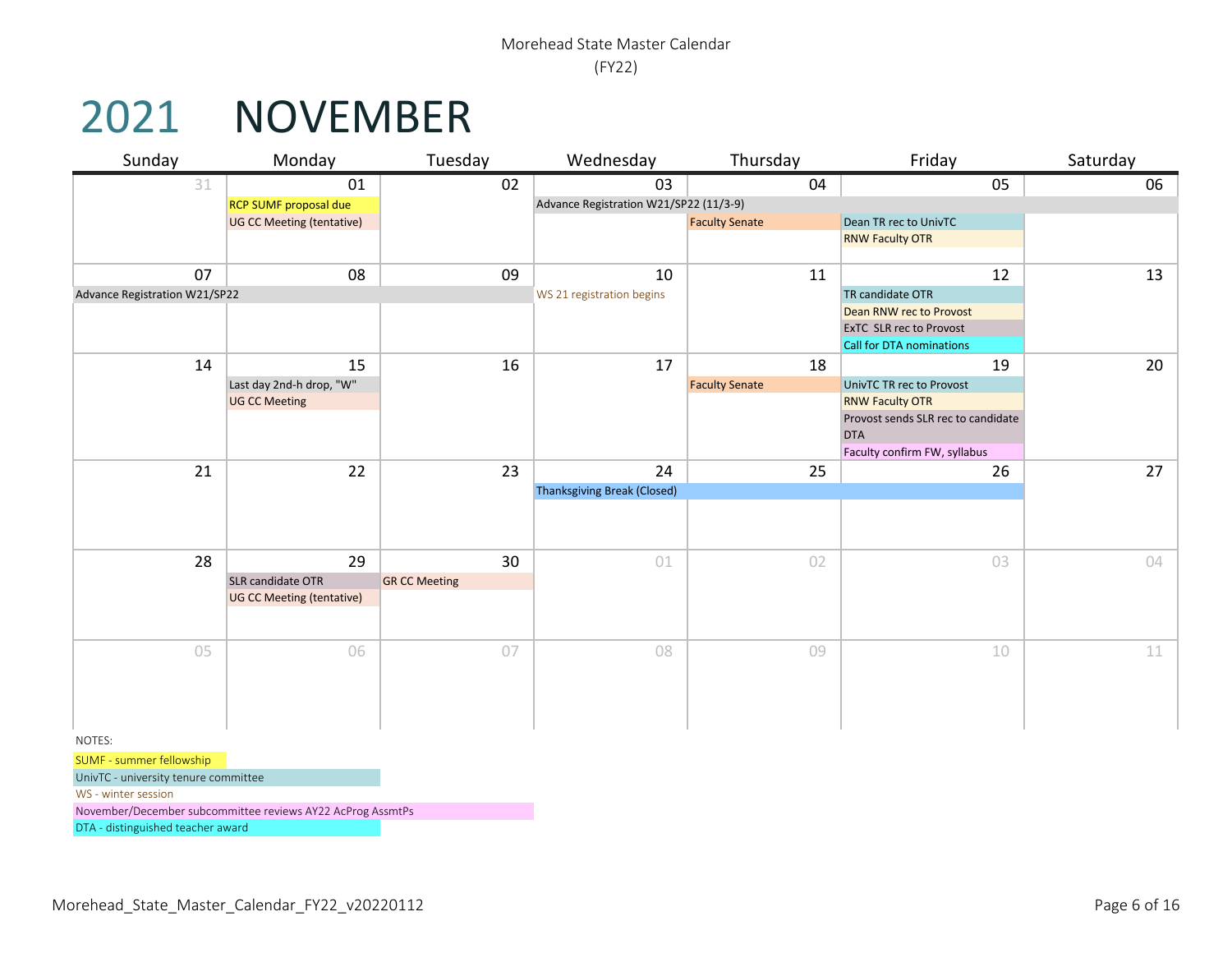## 2021 DECEMBER

| Sunday | Monday                          | Tuesday                                  | Wednesday                | Thursday                  | Friday                              | Saturday              |
|--------|---------------------------------|------------------------------------------|--------------------------|---------------------------|-------------------------------------|-----------------------|
| 28     | 29                              | 30                                       | 01                       | 02                        | 03                                  | 04                    |
|        |                                 |                                          | APNA Data Round 3 posted | <b>Faculty Senate</b>     | TR candidate OTR                    |                       |
|        |                                 |                                          |                          | Quarterly BOR Meeting     | <b>Provost RNW rec to President</b> |                       |
|        |                                 |                                          |                          |                           | Provost SLR rec to President        |                       |
|        |                                 |                                          |                          |                           | ELR due to C/AD                     |                       |
|        |                                 |                                          |                          |                           | C/AD reviews FW                     |                       |
| 05     | 06                              | 07                                       | 08                       | 09                        | 10                                  | 11                    |
|        | FINAL EXAMINATIONS (12/6-10)    |                                          |                          | WS last day: register/add | WS drop no-pay/no plan              | Commencement, 10:30am |
|        | <b>DR/DCP</b> award nominations |                                          |                          | WS last day: payment/plan | WS last day: cancel low enroll      |                       |
|        | DTA nominations due             |                                          |                          |                           | Provost TR rec to President         |                       |
|        |                                 |                                          |                          |                           | President notifies RNW candidate    |                       |
|        |                                 |                                          |                          |                           | Dean verifies FW                    |                       |
| 12     | 13                              | 14                                       | 15                       | 16                        | 17                                  | 18                    |
|        | FA grades due 11:59am           | Students see FA grades 2pm GR CC Meeting |                          |                           | Winter leave begins 4:30pm          |                       |
|        | <b>WS begins</b>                |                                          |                          |                           |                                     |                       |
|        | <b>UG CC Meeting</b>            |                                          |                          |                           |                                     |                       |
|        |                                 |                                          |                          |                           |                                     |                       |
| 19     | 20                              | 21                                       | 22                       | 23                        | 24                                  | 25                    |
|        | <b>Winter Break (Closed)</b>    |                                          |                          |                           |                                     |                       |
|        |                                 |                                          | WS last day drop, no "W" |                           | No classes                          |                       |
|        |                                 |                                          |                          |                           |                                     |                       |
| 26     | 27                              | 28                                       | 29                       | 30                        | 31                                  | 01                    |
|        | <b>Winter Break (Closed)</b>    |                                          |                          |                           |                                     |                       |
|        |                                 |                                          |                          |                           | WS last day drop,"W"                |                       |
|        |                                 |                                          |                          |                           | No classes                          |                       |
|        |                                 |                                          |                          |                           |                                     |                       |
| 02     | 03                              | 04                                       | 05                       | 06                        | 07                                  | 08                    |
|        |                                 |                                          |                          |                           |                                     |                       |
|        |                                 |                                          |                          |                           |                                     |                       |
|        |                                 |                                          |                          |                           |                                     |                       |
| NOTEC. |                                 |                                          |                          |                           |                                     |                       |

NOTES:

Two weeks before BOR, President informs TR candidate of decision (candidate may request Provost meeting)

ELR - educational leave request

Within one week after BOR, President informs SLR candidate of decision

DR - distinguished researcher; DCP - distinguished creative production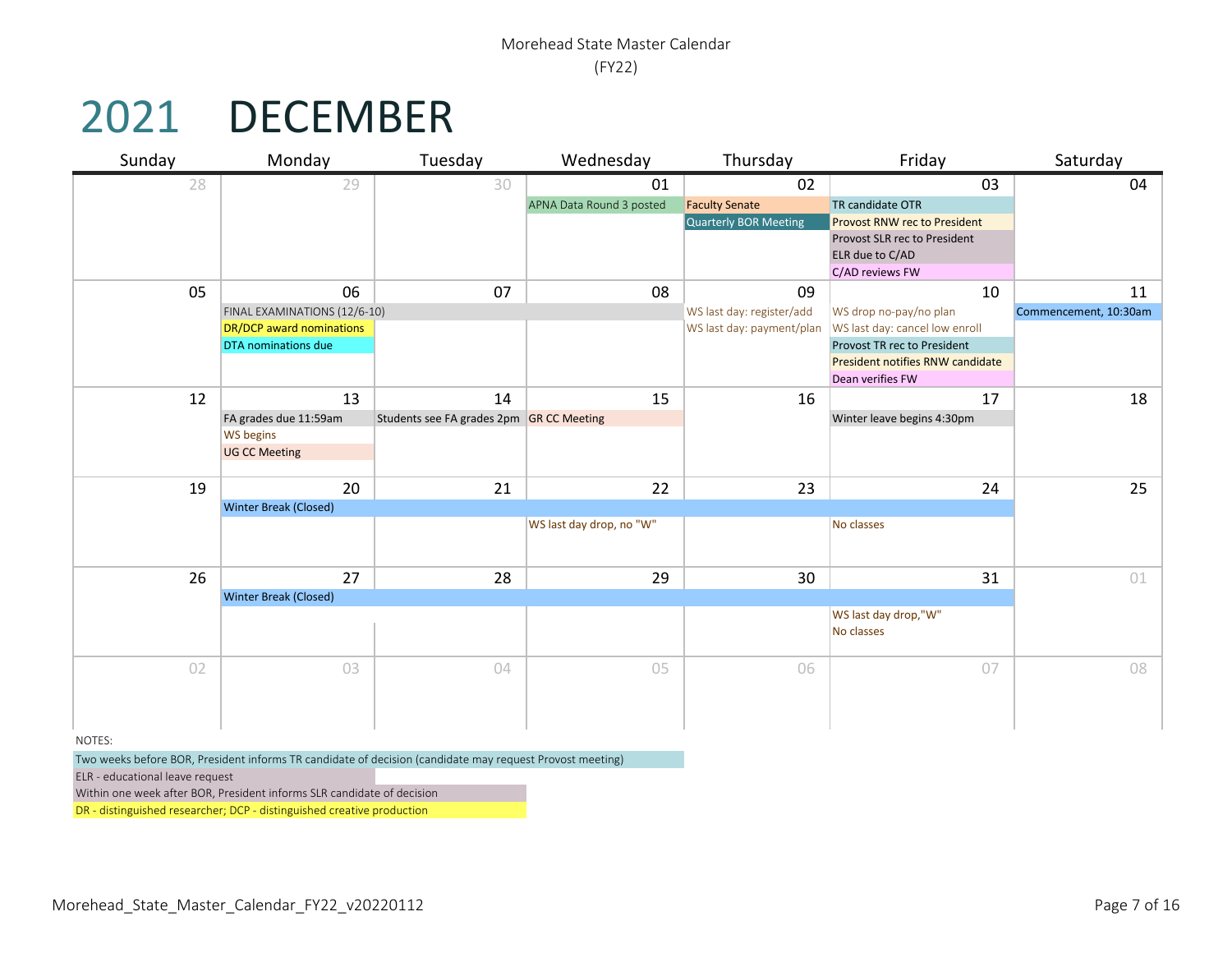# 2022 JANUARY

| Sunday                              | Monday                                                                              | Tuesday                                                                           | Wednesday                                    | Thursday              | Friday                       | Saturday |
|-------------------------------------|-------------------------------------------------------------------------------------|-----------------------------------------------------------------------------------|----------------------------------------------|-----------------------|------------------------------|----------|
| 26                                  | 27                                                                                  | 28                                                                                | 29                                           | 30                    | 31                           | 01       |
|                                     |                                                                                     |                                                                                   |                                              |                       |                              |          |
|                                     |                                                                                     |                                                                                   |                                              |                       |                              |          |
|                                     |                                                                                     |                                                                                   |                                              |                       |                              |          |
|                                     |                                                                                     |                                                                                   |                                              |                       |                              |          |
| 02                                  | 03                                                                                  | 04                                                                                | 05                                           | 06                    | 07                           | 08       |
|                                     | Offices open                                                                        |                                                                                   |                                              |                       |                              |          |
|                                     |                                                                                     |                                                                                   |                                              |                       |                              |          |
|                                     |                                                                                     |                                                                                   |                                              |                       |                              |          |
| 09                                  | 10                                                                                  | 11                                                                                | 12                                           | 13                    | 14                           | 15       |
|                                     |                                                                                     | <b>WS ends</b>                                                                    |                                              | WS grades due 11:59am | Students see WS grades 2pm   |          |
|                                     |                                                                                     |                                                                                   |                                              | Dept class scheduling | Dept class scheduling        |          |
|                                     |                                                                                     |                                                                                   |                                              |                       | PR portfolio due to C/AD     |          |
|                                     |                                                                                     |                                                                                   |                                              |                       |                              |          |
| 16                                  | 17                                                                                  | 18                                                                                | 19                                           | 20                    | 21                           | 22       |
|                                     | MLK Day (Closed)                                                                    | SP classes begin                                                                  |                                              | <b>Faculty Senate</b> | DeptLC ELR rec to C/AD       |          |
|                                     |                                                                                     | Late fee in effect                                                                |                                              |                       | DeptTC RNW rec to C/AD       |          |
|                                     |                                                                                     | Approximate date when Faculty Survey to evaluate C/AD begins (runs for two weeks) |                                              |                       | DTA portfolio due to Provost |          |
|                                     |                                                                                     |                                                                                   |                                              |                       | FEV info to CA/D             |          |
| 23                                  | 24                                                                                  | 25                                                                                | 26                                           | 27                    | 28                           | 29       |
|                                     |                                                                                     | Last day: register/add                                                            | Drop fee begins                              |                       | DeptPC PR rec to C/AD        |          |
|                                     |                                                                                     | Last day: payment/plan                                                            | Drop no-pay/no plan                          |                       | <b>RNW Faculty OTR</b>       |          |
|                                     |                                                                                     | Last day: audit/credit<br>Last day: pass-fall option                              | <b>UG CC Meeting</b><br><b>GR CC Meeting</b> |                       |                              |          |
| 30                                  | 31                                                                                  | 01                                                                                | 02                                           | 03                    | 04                           | 05       |
|                                     | Last day 1st-h drop, no "W"                                                         |                                                                                   |                                              |                       |                              |          |
|                                     | AR materials due to C/AD                                                            |                                                                                   |                                              |                       |                              |          |
|                                     | All AY22 AssmtP revisions due                                                       |                                                                                   |                                              |                       |                              |          |
|                                     |                                                                                     |                                                                                   |                                              |                       |                              |          |
| NOTES:                              |                                                                                     |                                                                                   |                                              |                       |                              |          |
|                                     | PR - promotion review, DeptPC - department promotion committee; AR - annual review  |                                                                                   |                                              |                       |                              |          |
| DeptLC - department leave committee |                                                                                     |                                                                                   |                                              |                       |                              |          |
|                                     | RNW - renewal; Note: spring dates are for faculty in the 1st or 3+ years of service |                                                                                   |                                              |                       |                              |          |
| FEV - faculty annual evaluation     |                                                                                     |                                                                                   |                                              |                       |                              |          |

AR - annual review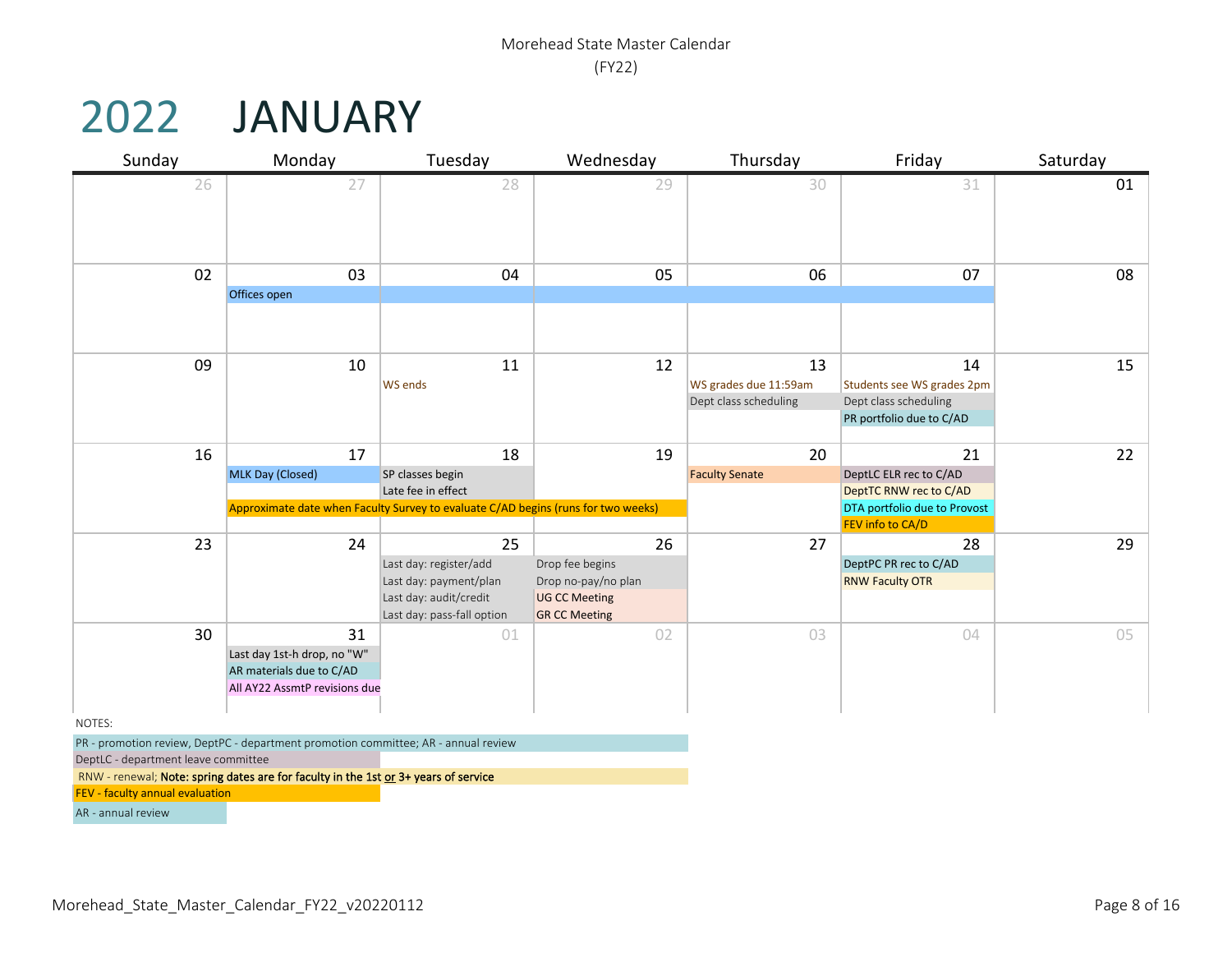# 2022 FEBRUARY

| Sunday | Monday                    | Tuesday                  | Wednesday                                    | Thursday                                      | Friday                       | Saturday |
|--------|---------------------------|--------------------------|----------------------------------------------|-----------------------------------------------|------------------------------|----------|
| 30     | 31                        | 01                       | 02                                           | 03                                            | 04                           | 05       |
|        |                           |                          |                                              | <b>Faculty Senate</b>                         | PR candidate OTR             |          |
|        |                           |                          | Final drop non-payment                       |                                               | C/AD RNW rec to Dean         |          |
|        |                           |                          |                                              |                                               | C/AD ELR rec to Dean         |          |
| 06     | 07                        | 08                       | 09                                           | 10                                            | 11                           | 12       |
|        | RCP entries F180 download |                          | UG CC Meeting (tentative)                    |                                               | <b>RNW Faculty OTR</b>       |          |
|        |                           |                          |                                              |                                               |                              |          |
| 13     | 14                        | 15                       | 16                                           | 17                                            | 18                           | 19       |
|        |                           | Last day FT drop, no "W" |                                              | <b>Faculty Senate</b>                         | Last day 1st-h drop, "W"     |          |
|        |                           |                          |                                              |                                               | C/AD PR rec to Dean          |          |
|        |                           |                          |                                              |                                               | Dean RNW rec to Provost      |          |
|        |                           |                          |                                              |                                               | Dean ELR rec to Provost      |          |
| 20     | 21                        | 22                       | 23                                           | 24                                            | 25                           | 26       |
|        | Annual faculty evals due  |                          | <b>UG CC Meeting</b><br><b>GR CC Meeting</b> | BOR Work Session (Mt. Sterlin RNW Faculty OTR | C/AD provides FEV to faculty |          |
|        |                           |                          |                                              |                                               | Fall RAT due to Provost      |          |
|        |                           |                          |                                              |                                               | Provost sends ELR to ExTC    |          |
|        |                           |                          |                                              |                                               |                              |          |
| 27     | 28                        | 01                       | 02                                           | 03                                            | 04                           | 05       |
|        | C/AD eval info to Dean    |                          |                                              |                                               |                              |          |
|        |                           |                          |                                              |                                               |                              |          |
|        |                           |                          |                                              |                                               |                              |          |
| 06     | 07                        | 08                       | 09                                           | 10                                            | 11                           | 12       |
|        |                           |                          |                                              |                                               |                              |          |
|        |                           |                          |                                              |                                               |                              |          |
|        |                           |                          |                                              |                                               |                              |          |
| NOTES: |                           |                          |                                              |                                               |                              |          |

F180 - Faculty 180

Fall RAT - fall flexible workload/reassigned time request SCHEDULE BUILD for Summer/Fall runs Feb 1-28

Assessment staff enter all AY22 AssmtPs into WEAVE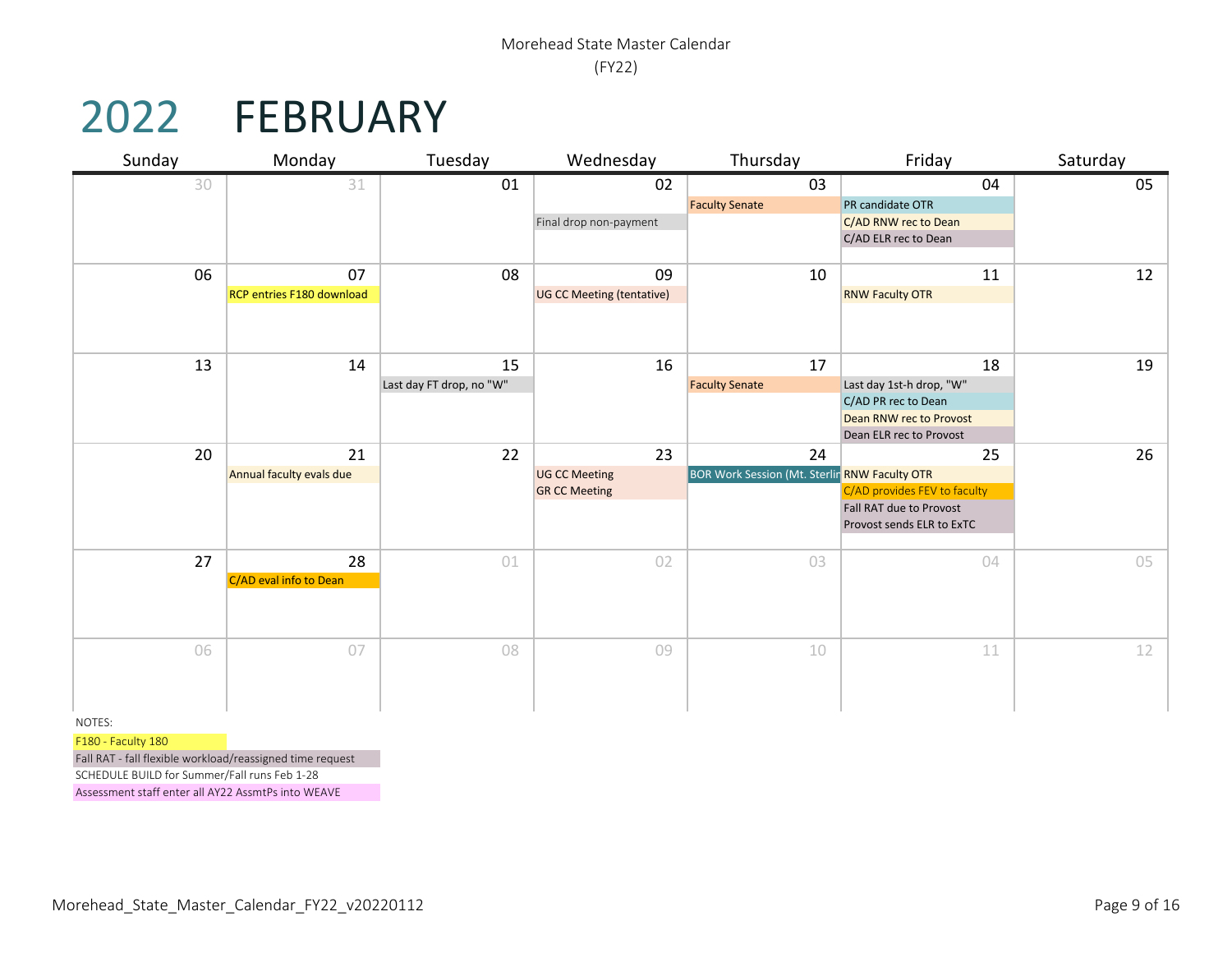### 2022 MARCH

| Sunday | Monday                        | Tuesday                             | Wednesday                                  | Thursday                               | Friday                              | Saturday |
|--------|-------------------------------|-------------------------------------|--------------------------------------------|----------------------------------------|-------------------------------------|----------|
| 27     | 28                            | 01                                  | 02                                         | 03                                     | 04                                  | 05       |
|        |                               |                                     |                                            | <b>Faculty Senate</b>                  | PR candidate OTR                    |          |
|        |                               |                                     |                                            |                                        | <b>Provost RNW rec to President</b> |          |
|        |                               |                                     |                                            |                                        | <b>ExTC ELR rec to Provost</b>      |          |
|        |                               |                                     |                                            |                                        |                                     |          |
| 06     | 07                            | 08                                  | 09                                         | 10                                     | 11                                  | 12       |
|        | AR faculty receive C/AD eval  |                                     | 1st-h sem classes end                      | 2nd-h sem classes begin                | Last day add 2nd-h class            |          |
|        | DR/DCP portfolios due         |                                     | <b>UG CC Meeting (tentative)</b>           | Midterm grades due 10am                | President notifies RNW candidate    |          |
|        | <b>Faculty may appeal FEV</b> |                                     |                                            |                                        | DeptTC FE rec to UnivPC             |          |
|        |                               |                                     |                                            |                                        | C/AD, Dean FE rec to UnivPC         |          |
| 13     | 14                            | 15                                  | 16                                         | 17                                     | 18                                  | 19       |
|        | C/AD provides FEV to Dean     | <b>Spring Break (Students Only)</b> |                                            |                                        | <b>FLOATING HOLIDAY</b>             |          |
|        |                               | Last day grad apply, no penalty     |                                            | <b>Faculty Senate</b>                  | Dean PR rec to UnivPC               |          |
|        |                               |                                     |                                            |                                        |                                     |          |
| 20     | 21                            | 22                                  | 23                                         | 24                                     | 25                                  | 26       |
|        | AR faculty OTR                |                                     |                                            |                                        | UnivPC FE rec to Provost            |          |
|        |                               |                                     |                                            |                                        | Dean-C/AD meeting re FEV            |          |
|        |                               |                                     |                                            |                                        |                                     |          |
|        |                               |                                     |                                            |                                        |                                     |          |
| 27     | 28                            | 29                                  | 30                                         | 31                                     | 01                                  | 02       |
|        | C/AD AR eval to Dean          |                                     | Last day 2nd-h drop, no "W" Faculty Senate |                                        |                                     |          |
|        | Dean notifies faculty of FEV  |                                     | <b>UG CC Meeting</b>                       | Part-time FEV to Dean/Provost          |                                     |          |
|        | Dean notifies C/AD of eval    |                                     | <b>GR CC Meeting</b>                       | <b>BOR Audit Committee &amp; Quart</b> |                                     |          |
| 03     | 04                            | 05                                  | 06                                         | 07                                     | 08                                  | 09       |
|        |                               |                                     |                                            |                                        |                                     |          |
|        |                               |                                     |                                            |                                        |                                     |          |
|        |                               |                                     |                                            |                                        |                                     |          |
| NOTES: |                               |                                     |                                            |                                        |                                     |          |

FE - faculty emeritus; UnivPC - university promotion committee

UnivPC - university promotion committee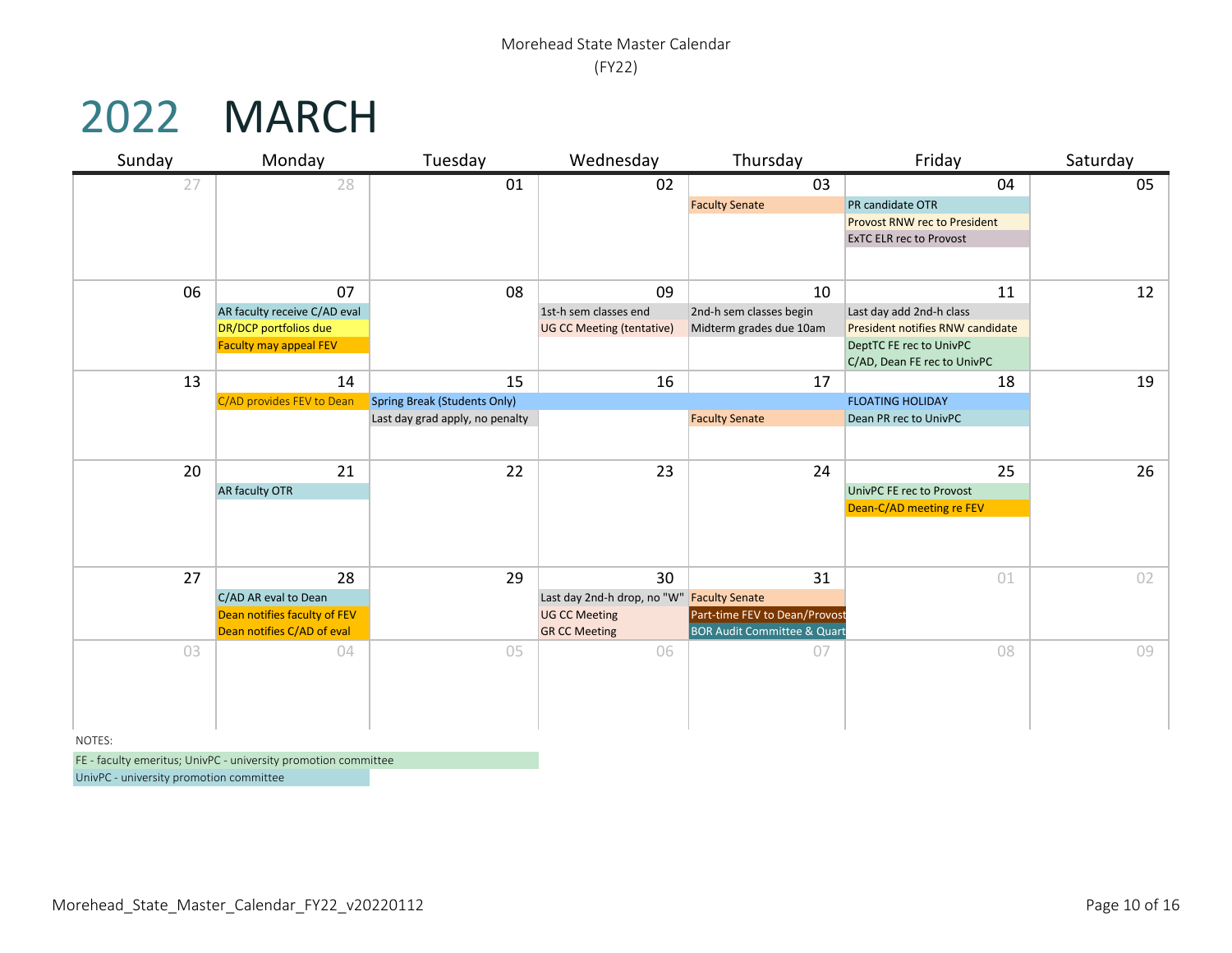## 2022 APRIL

| Sunday | Monday                                      | Tuesday | Wednesday                        | Thursday              | Friday                                                         | Saturday        |
|--------|---------------------------------------------|---------|----------------------------------|-----------------------|----------------------------------------------------------------|-----------------|
| 27     | 28                                          | 29      | 30                               | 31                    | 01                                                             | 02              |
|        |                                             |         |                                  |                       | PR candidate OTR                                               |                 |
|        |                                             |         |                                  |                       | Provost ELR rec to President                                   |                 |
|        |                                             |         |                                  |                       | Dean forwards AR eval to Provost                               |                 |
|        |                                             |         |                                  |                       |                                                                |                 |
| 03     | 04                                          | 05      | 06                               | 07                    | 08                                                             | 09              |
|        | Last day FT drop, "W"                       |         |                                  | <b>Faculty Senate</b> | Provost FE rec to President                                    |                 |
|        | Dean C/AD eval to Provost                   |         |                                  |                       |                                                                |                 |
|        |                                             |         |                                  |                       |                                                                |                 |
| 10     | 11                                          | 12      | 13                               | 14                    | 15                                                             | $16\,$          |
|        | Advance Registration SUM22/FALL22 (4/11-15) |         |                                  |                       | Last day 2nd-h drop, "W"                                       |                 |
|        |                                             |         | <b>UG CC Meeting (tentative)</b> |                       | UnivPC PR rec to PR candidate                                  |                 |
|        |                                             |         |                                  |                       | Dean self-eval due to Provost                                  |                 |
|        |                                             |         |                                  |                       |                                                                |                 |
| 17     | 18                                          | 19      | 20                               | 21                    | 22                                                             | 23              |
|        |                                             |         |                                  | <b>Faculty Senate</b> |                                                                |                 |
|        |                                             |         |                                  |                       |                                                                |                 |
|        |                                             |         |                                  |                       |                                                                |                 |
| 24     | 25                                          | 26      | 27                               | 28                    | 29                                                             | 30 <sup>°</sup> |
|        |                                             |         | <b>UG CC Meeting</b>             |                       | PR candidate OTR                                               |                 |
|        |                                             |         | <b>GR CC Meeting</b>             |                       | UnivPC PR rec to Provost                                       |                 |
|        |                                             |         |                                  |                       | <b>Staff evaluations due</b><br><b>ExTC DTA rec to Provost</b> |                 |
| 01     | 02                                          | 03      | 04                               | 05                    | 06                                                             | 07              |
|        |                                             |         |                                  |                       |                                                                |                 |
|        |                                             |         |                                  |                       |                                                                |                 |
|        |                                             |         |                                  |                       |                                                                |                 |
|        |                                             |         |                                  |                       |                                                                |                 |

NOTES: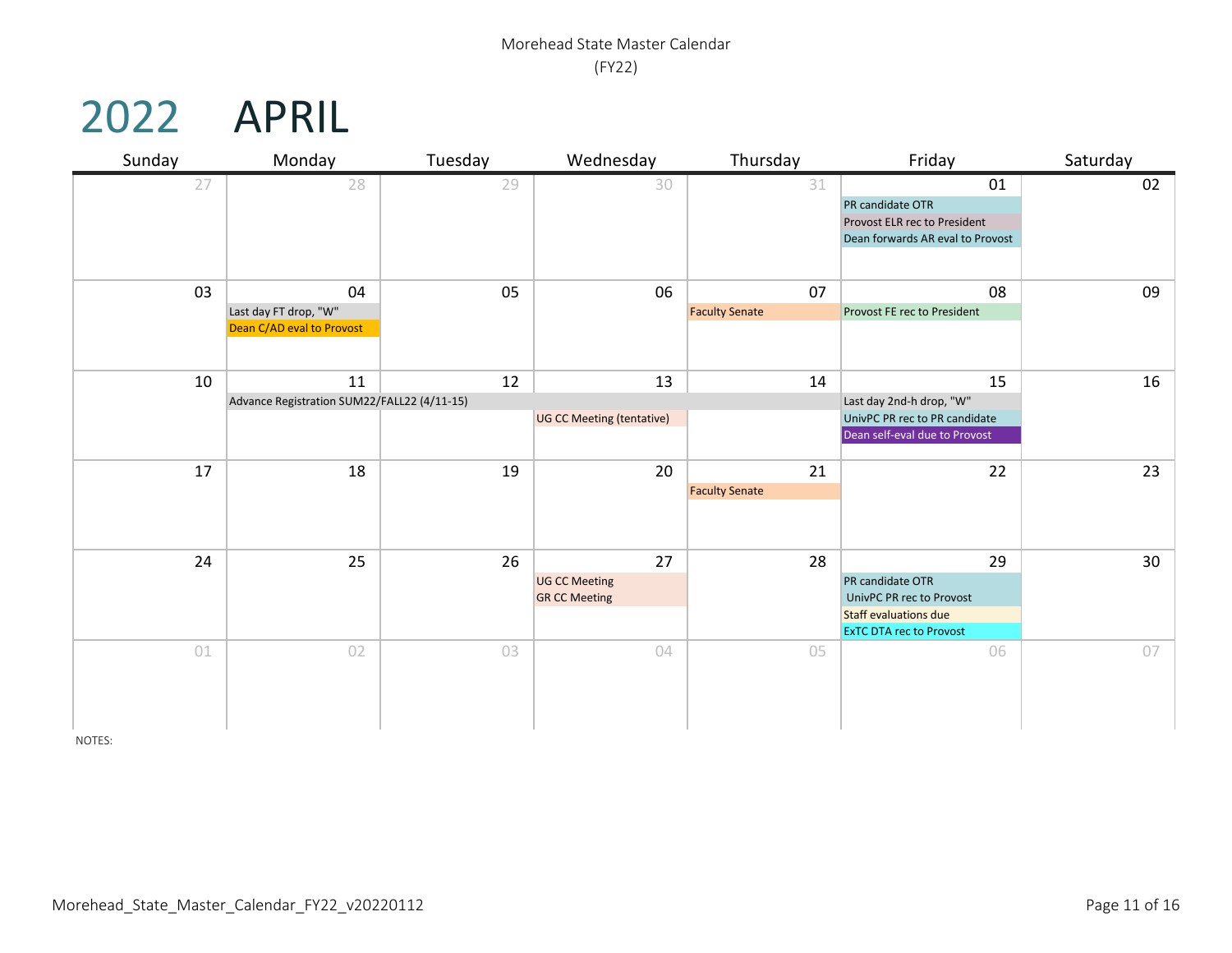### 2022 MAY

| Sunday  | Monday                | Tuesday                   | Wednesday                  | Thursday                | Friday                      | Saturday                        |
|---------|-----------------------|---------------------------|----------------------------|-------------------------|-----------------------------|---------------------------------|
| 01      | 02                    | 03                        | 04                         | 05                      | 06                          | 07                              |
|         |                       |                           |                            | <b>Faculty Senate</b>   | Staff Evaluations Due to HR |                                 |
|         |                       |                           |                            |                         |                             |                                 |
|         |                       |                           |                            |                         |                             |                                 |
| 08      | 09                    | 10                        | 11                         | 12                      | 13                          | 14                              |
|         | FINAL EXAMS (5/9-13)  |                           |                            |                         |                             | Commencement 10am/2pm           |
|         |                       |                           | UG CC Meeting (tentative)  |                         | Provost PR rec to President | <b>Craft Academy graduation</b> |
|         |                       |                           |                            |                         |                             |                                 |
| 15      | 16                    | 17                        | 18                         | 19                      | 20                          | 21                              |
|         | MM begins, late fee   | SP grades due 11:59am     | Students see SP grades 2pm | <b>BOR Work Session</b> |                             |                                 |
|         |                       | Last MM day: register/add | MM drop fee begins         |                         |                             |                                 |
|         |                       | Last MM day: pay/plan     | MM drop no-pay/no plan     |                         |                             |                                 |
| 22      | 23                    | 24                        | 25                         | 26                      | 27                          | 28                              |
|         |                       |                           | Last MM day drop, no "W"   |                         | <b>FLOATING HOLIDAY</b>     |                                 |
|         |                       |                           |                            |                         |                             |                                 |
|         |                       |                           |                            |                         |                             |                                 |
| 29      | 30                    | 31                        | 01                         | 02                      | 03                          | 04                              |
|         | Memorial Day (Closed) |                           |                            |                         |                             |                                 |
|         |                       |                           |                            |                         |                             |                                 |
|         |                       |                           |                            |                         |                             |                                 |
| 05      | 06                    | 07                        | 08                         | 09                      | 10                          | 11                              |
|         |                       |                           |                            |                         |                             |                                 |
|         |                       |                           |                            |                         |                             |                                 |
|         |                       |                           |                            |                         |                             |                                 |
|         |                       |                           |                            |                         |                             |                                 |
| NIOTEC- |                       |                           |                            |                         |                             |                                 |

NOTES:

Two weeks before BOR, President informs PR candidate of decision (candidate may request Provost meeting)

Within one week after BOR, President informs ELR candidate of decision

Within one week after BOR, President informs FE candidate of decision

MM - Maymester

Staff evaluations include administrative staff, non-administrative staff, & librarians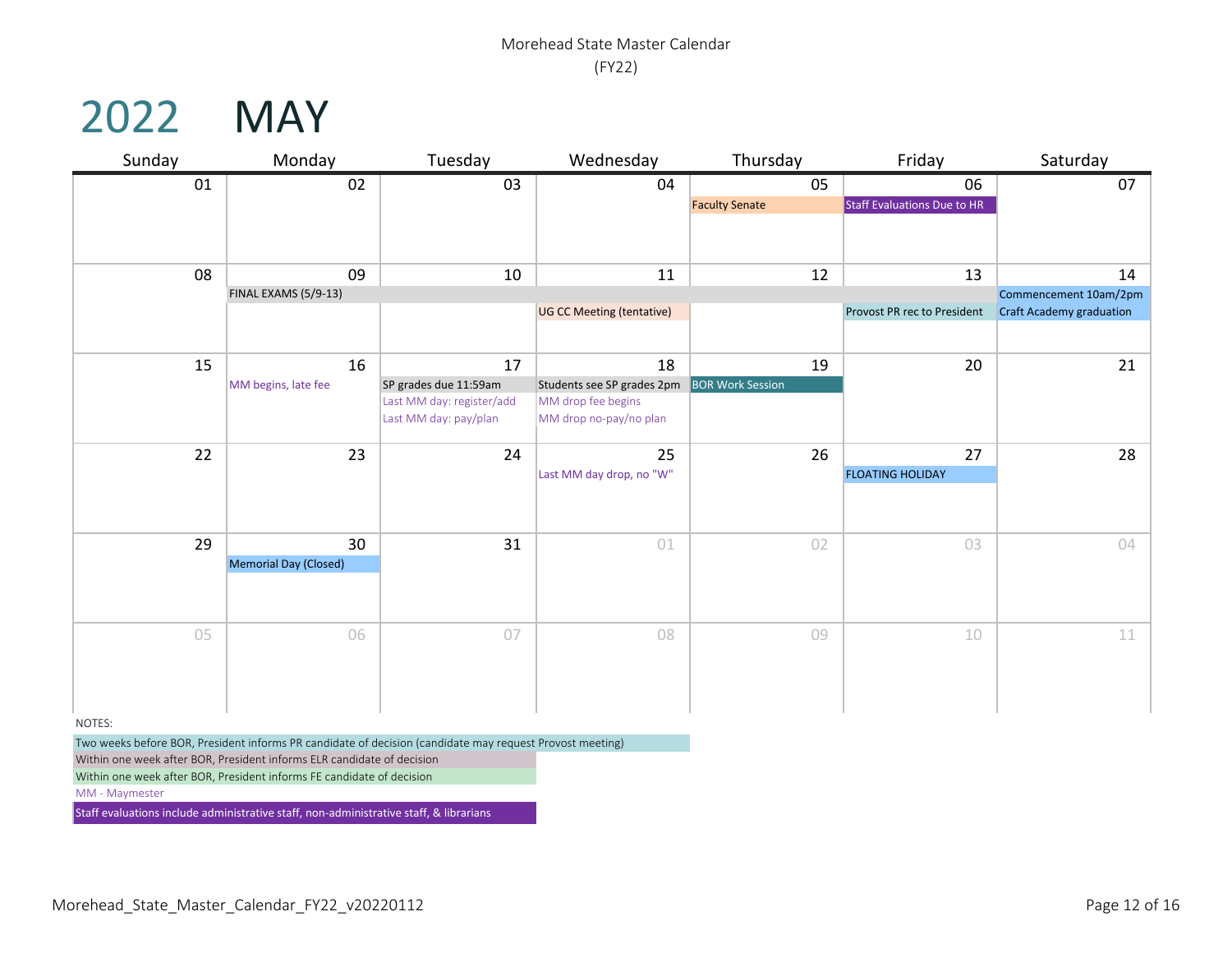### 2022 JUNE

| Sunday | Monday<br>Tuesday                                                          |                                                                                              | Wednesday                                            | Thursday                                                                                            | Friday                                                      | Saturday |  |
|--------|----------------------------------------------------------------------------|----------------------------------------------------------------------------------------------|------------------------------------------------------|-----------------------------------------------------------------------------------------------------|-------------------------------------------------------------|----------|--|
| 29     | 30                                                                         | 31<br><b>BOR reviews roster &amp; budget</b>                                                 | 01<br>Last MM day drop, "W"                          | 02                                                                                                  | 03                                                          | 04       |  |
| 05     | 06                                                                         | 07                                                                                           | 08                                                   | 09                                                                                                  | 10<br>MM ends                                               | 11       |  |
| 12     | 13<br>MM grades due 11:59am<br>SS begins, late fee<br>SSI begins, late fee | 14<br>Students see MM grades 2pm<br>Last SSI day: register/add<br>Last SSI day: payment/plan | 15<br>SSI drop fee begins<br>SSI drop no-pay/no plan | 16<br>Last SS day: register/add<br>Last SS day: payment/plan<br><b>BOR Quarterly Meeting (Prest</b> | 17<br>SS drop fee begins<br>SS drop no-pay/no plan          | 18       |  |
| 19     | 20<br>Juneteenth (Closed)                                                  | 21                                                                                           | 22<br>Last SSI day drop, no "W"                      | 23                                                                                                  | 24<br>Last SS day drop, no "W"<br>DTA award winner notified | 25       |  |
| 26     | 27                                                                         | 28                                                                                           | 29<br>Last SSI day drop, "W"                         | 30                                                                                                  | 01                                                          | 02       |  |
| 03     | 04                                                                         | 05                                                                                           | 06                                                   | 07                                                                                                  | 08                                                          | 09       |  |

NOTES:

Two weeks after BOR, all faculty letters of continuous appointment (renewal) issued

SS - Summer Session

SSI - Summer Session I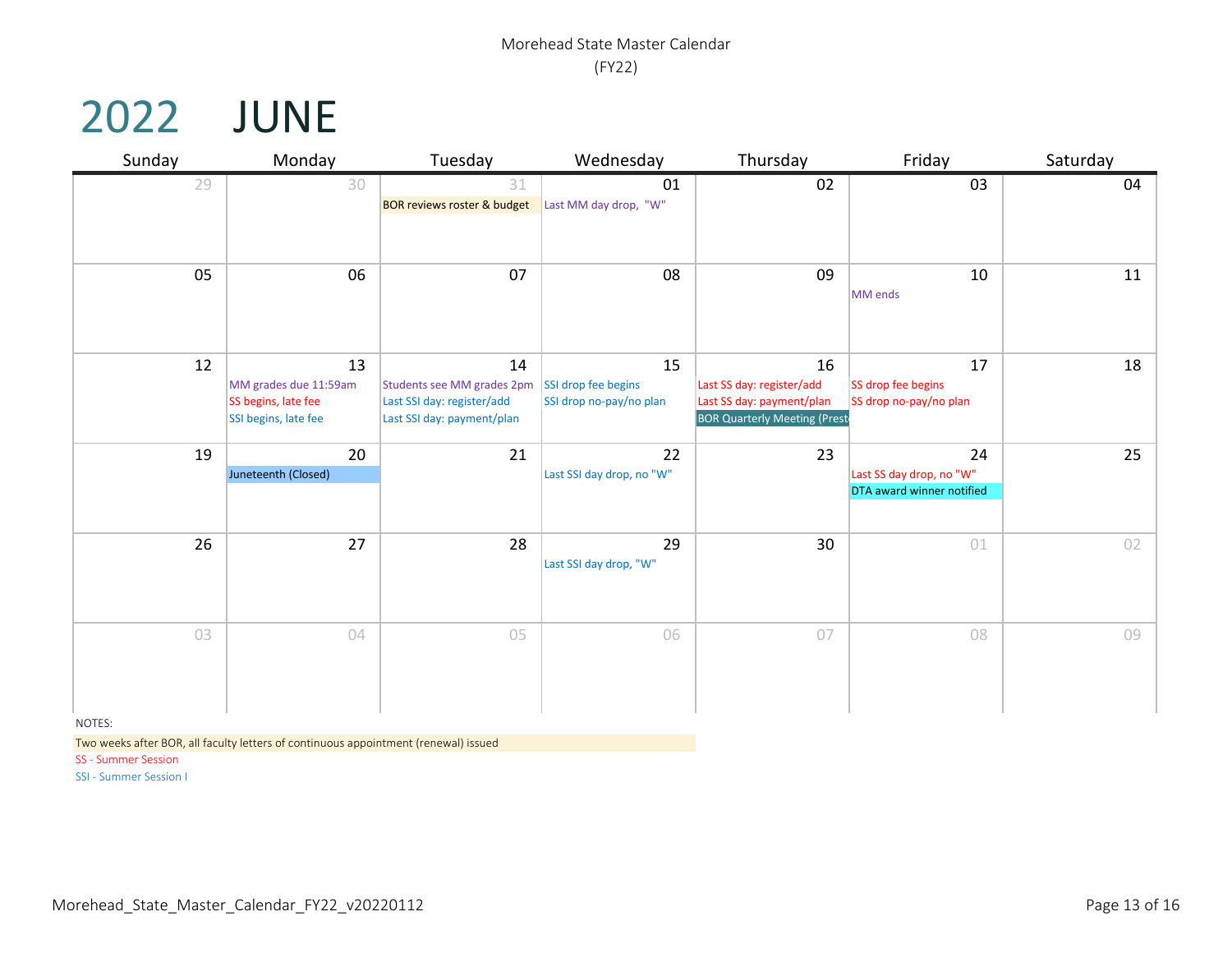### 2022 JULY

| Sunday | Monday                       | Tuesday                                                    | Wednesday                        | Thursday | Friday             | Saturday |  |
|--------|------------------------------|------------------------------------------------------------|----------------------------------|----------|--------------------|----------|--|
| 26     | 27                           | 28                                                         | 29                               | 30       | 01                 | 02       |  |
| 03     | 04                           | 05                                                         | 06                               | 07       | 08                 | 09       |  |
|        | Independence Day (Closed)    |                                                            |                                  |          | <b>SSI Ends</b>    |          |  |
| 10     | 11<br>SSI grades due 11:59am | 12<br>Students see SSI grades 2pm SSII drop fee begins     | 13                               | 14       | 15                 | 16       |  |
|        | SSII begins, late fee        | Last SSII day: register/add<br>Last SSII day: payment/plan | SSII drop no-pay/no plan         |          |                    |          |  |
| 17     | 18<br>Last SS day drop, "W"  | 19                                                         | 20<br>Last SSII day drop, no "W" | 21       | 22                 | 23       |  |
| 24     | 25                           | 26                                                         | 27                               | 28       | 29                 | 30       |  |
|        |                              | Last SSII day drop, "W"                                    |                                  |          | AESU AY22 ActP Due |          |  |
| 31     | 01                           | 02                                                         | 03                               | 04       | 05                 | 06       |  |

NOTES:

SSII - Summer Session II

July AESU review AssmtP & submit Action Plans (ActP) by July 31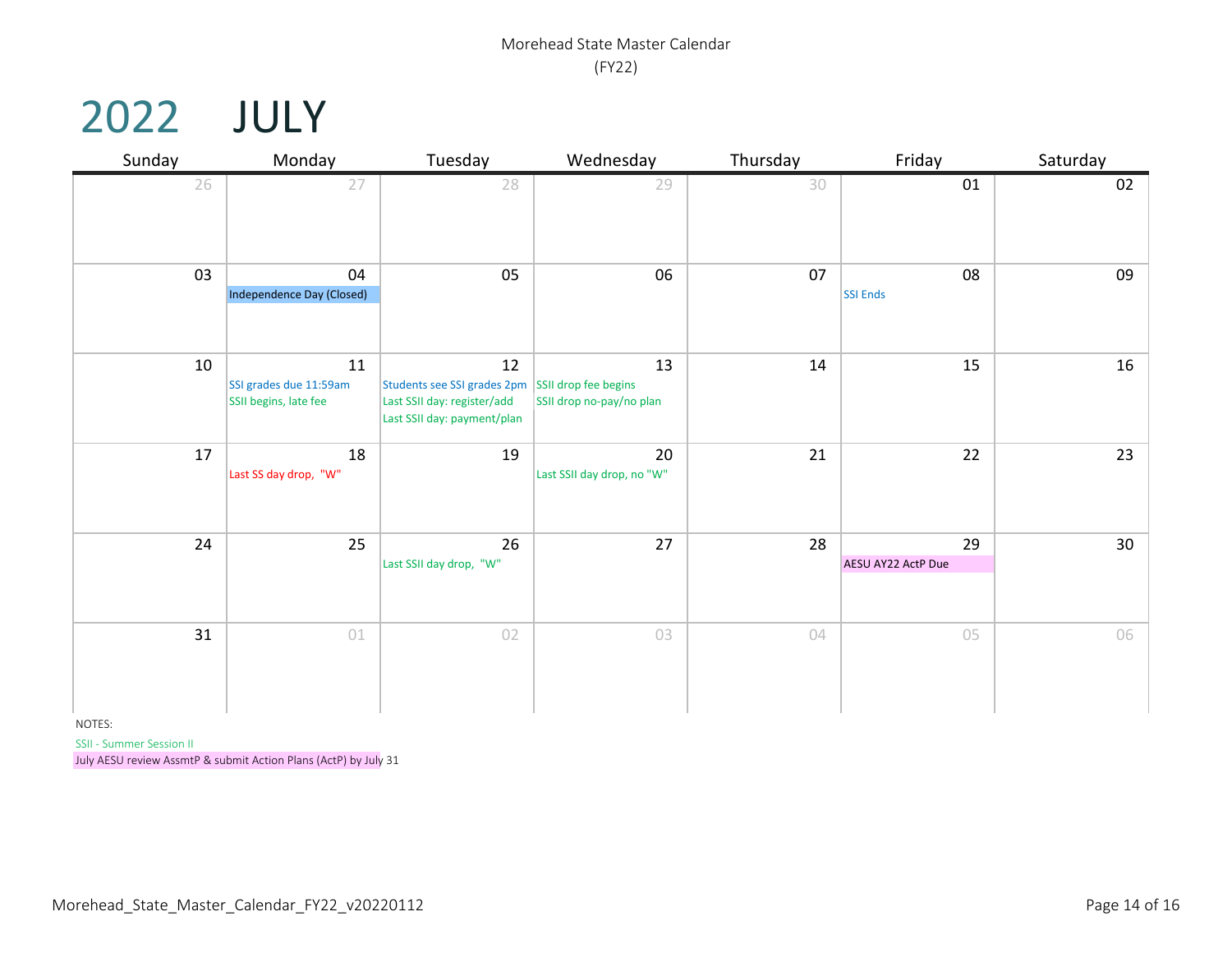## 2022 AUGUST

| Sunday | Monday                                                 | Tuesday                                                          | Wednesday | Thursday | Friday                     | Saturday |  |
|--------|--------------------------------------------------------|------------------------------------------------------------------|-----------|----------|----------------------------|----------|--|
| 31     | 01                                                     | 02                                                               | 03        | 04       | 05<br>SS Ends<br>SSII Ends | 06       |  |
| 07     | 08<br>SS grades due 11:59am<br>SSII grades due 11:59am | 09<br>Students see SS grades 2pm<br>Students see SSII grades 2pm | 10        | $11\,$   | $12\,$                     | 13       |  |
| 14     | $15\,$                                                 | 16                                                               | 17        | $18\,$   | 19                         | 20       |  |
| 21     | 22                                                     | $23\,$                                                           | 24        | 25       | $26\,$                     | 27       |  |
| 28     | 29                                                     | 30                                                               | 31        | $01\,$   | 02                         | 03       |  |
| 04     | 05                                                     | 06                                                               | 07        | 08       | 09                         | 10       |  |

NOTES:

August/September faculty review AY22 Assessment Plan (AssmtP) & submit Action Plans (ActP) by September 15